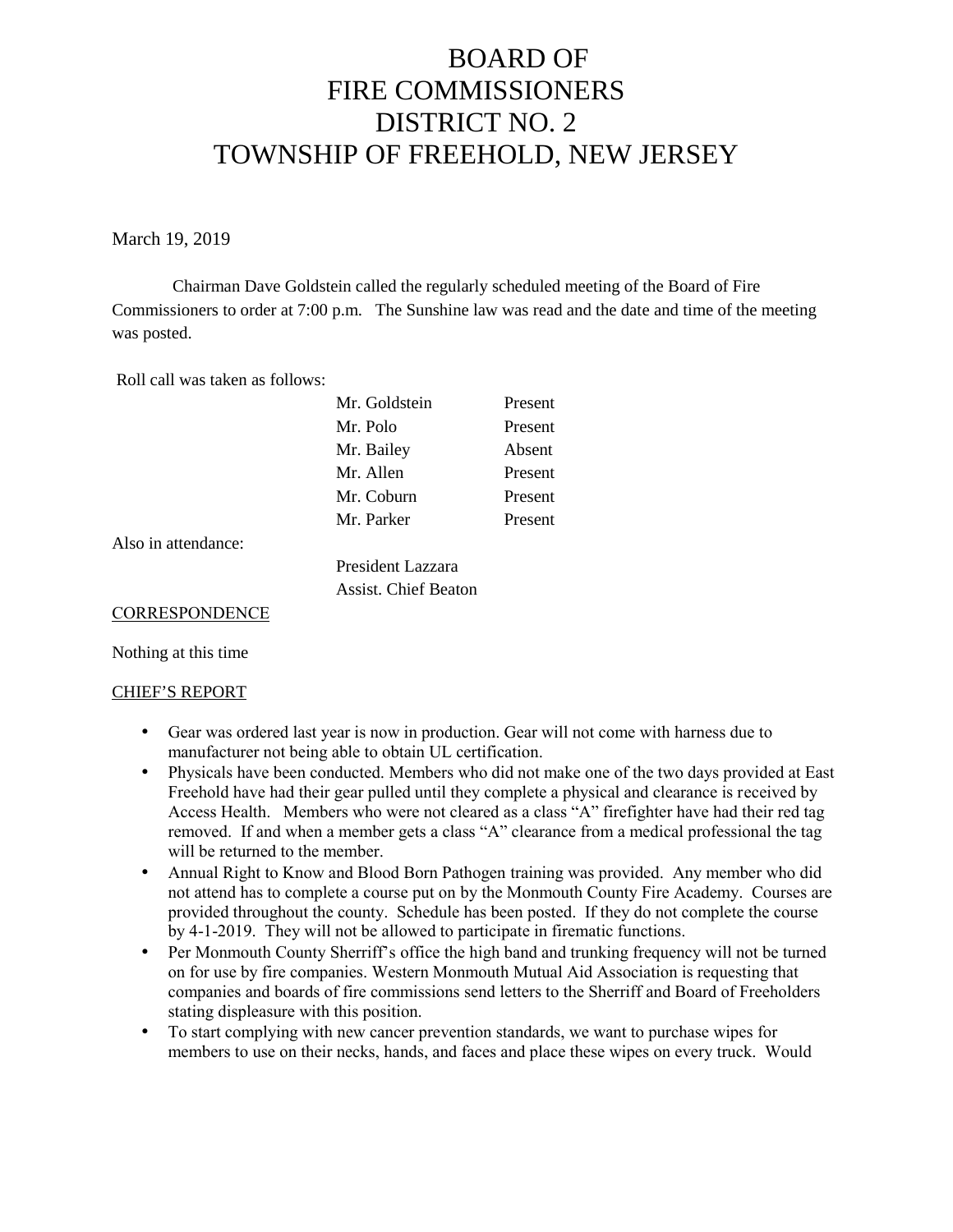also like to purchase garden hoses, soft brushes, 5 gallon pails, dawn soap, and adapters to allow the hose to be attached to a discharge. The purpose for this is to provide a gross decon to firefighters on the scene following a fire. This helps prevent the transfer of carcinogens inside the trucks and into a member's vehicle.

- Some members need prescription eyeglass inserts for their masks.
- Report which was required by Department of Labor was completed and submitted.
- Officers are currently working on updating SOG's. They may be ready to be presented to the Board for review and adoption in April.
- Assistant Chief Beaton is requesting funding for the following:
	- o 6 sets of turnout gear \$13,607.82
	- o 10 sets fo Dragon fire ALPHA X-Gloves \$770.00
	- o 12 pairs (assorted sizes) Globe #4301400 Supralite 14" pull on boots \$408.00 ea. \$4,896
	- o 6 black Cairns 1010 helmets \$390.46 each- \$2,342.00
	- o 2 yellow cairns 1010 helmets \$390.each \$780.92
	- o 10 Scott SCBA masks 322.00 each \$3,222.00
	- o 1 blow hard rechargeable electric fan to be placed on engine approx.. \$3,000.00
	- o Set of Paratech Heavy Duty Extrication/Stabilization struts appox. \$14,000.00

Per Board no masks for purchase.

Stabilization there is only one dealer in NJ for the brand requested.

Gloves, helmets and boots are no on state bid.

Dave will reach out to Mr. Newberry the purchasing agent to see what kind of prices he can get.

Mr. Allen made a motion to purchase 6 sets of turn out gear no more than \$15,000.00, 10 pairs of gloves for \$77.00, 12 pairs of boots, 6 black helmets, 2 yellow helmets no to exceed \$800, fan not to exceed \$4,500.00, Paratec stabilization not to exceed \$16,000.00. Second by Mr. Coburn. Roll was called Board Approved.

## RADIO AND ALARM

Handheld radios have been ordered but still have not been received.

## **BUILDINGS**

Daniels Way firehouse ne heating unit to be done in the next 4 weeks.

## INSURANCE

Mr. Goldstein received a call from Mrs. Dempsey regarding AIG taking 18 payments from LOSAP account. Mr. Goldstein will call Mrs. Dempsey and explain why.

## **MAINTENANCE**

'73 and '74 no promblems

'75 has a couple of lights out.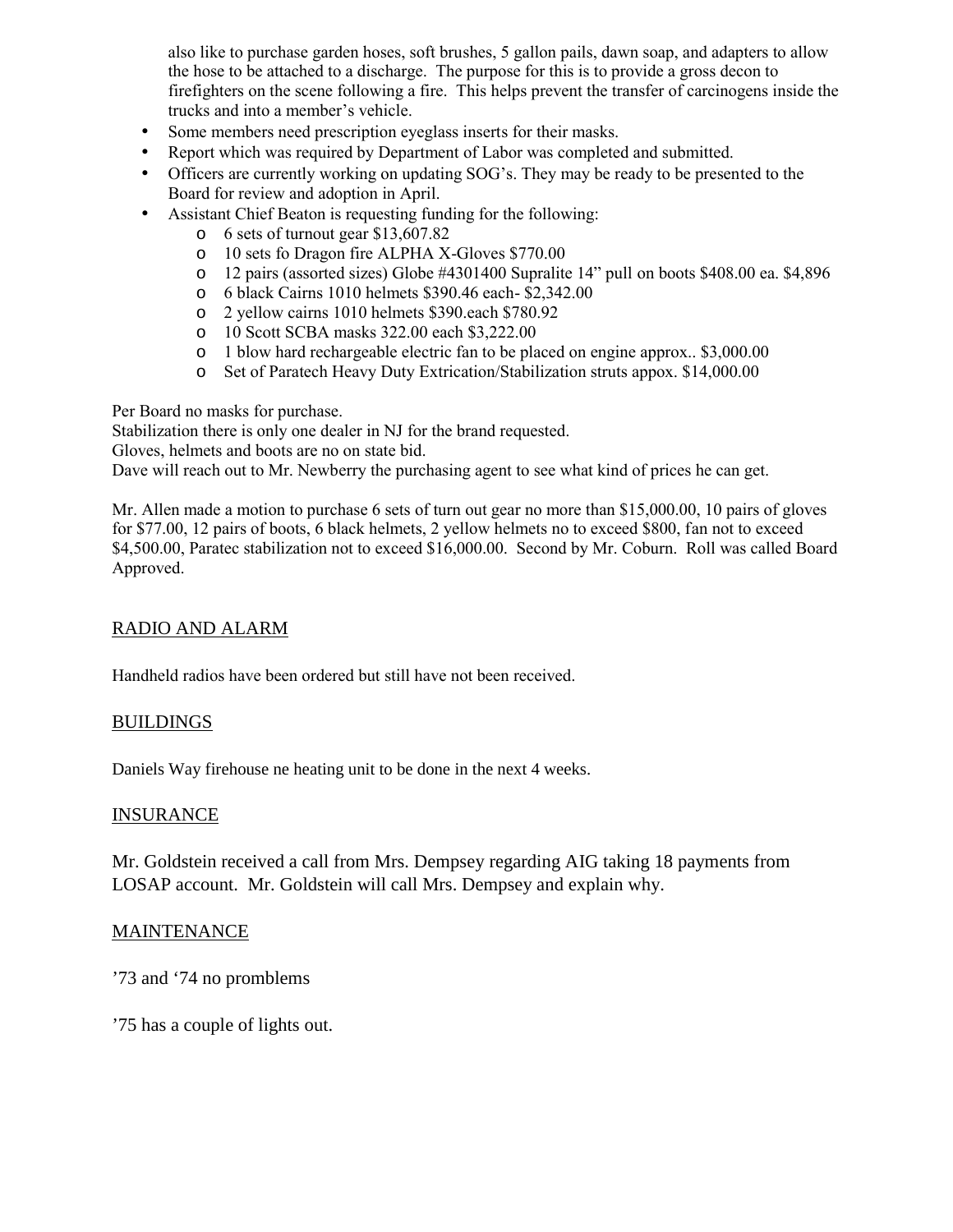'76 working on drip rail.

'77 issue with right scene light on cab.

'85 locating generator light button (Honda), doors are also getting scratched when rolling up, Mr. Taylor will contact P.L.

'90 left and right light bracket. Also will need new tires this year, they are 10 years old.

'86 no problems

'88 trans cover lines replaced, remounted siren behind grill, grill was damaged and Mr. Taylor has ordered a new one. Rear brakes with calipers and brake lines replaced.

April  $12^{th}$  will be hose testing.

## OLD BUSINESS

Truck committee presented drawings from Seagrave for new truck. The Board has asked the committee to get more spec's and prices from other truck companies.

## NEW BUSINESS

The following Resolution has been adopted-General Fund Budget. Mr. Goldstein made a motion, 2<sup>nd</sup> by Mr. Coburn. Roll was called Resolution was adapted.

## **TREASURER**

| Checking Acct. \$690.55 | Savings Acct. \$761,279.04 CD \$1,468,398.34 |  |
|-------------------------|----------------------------------------------|--|
|                         |                                              |  |

Total \$2,230,367.93

| Check#                             |              |
|------------------------------------|--------------|
| 10900 JCP&L                        | 435.80       |
| 10901 NJNG                         | \$1.951.57   |
| 10902 Verizon Wireless             | 450.25<br>\$ |
| 10903 Optimum                      | 630.55<br>\$ |
| 10904 Staples                      | 339.97<br>\$ |
| 10905 Roy Press                    | \$<br>595.00 |
| 10906 Buchanan, Ingersoll & Rooney | 189.85<br>\$ |
| 10907 East Freehold Fire Company   | \$31,250.00  |
| 10908 Dennis Polo                  | \$2,500.00   |
| 10909 Ryan Bailey                  | \$2,000.00   |
| 10910 Jeffrey Allen                | \$2,000.00   |
|                                    |              |